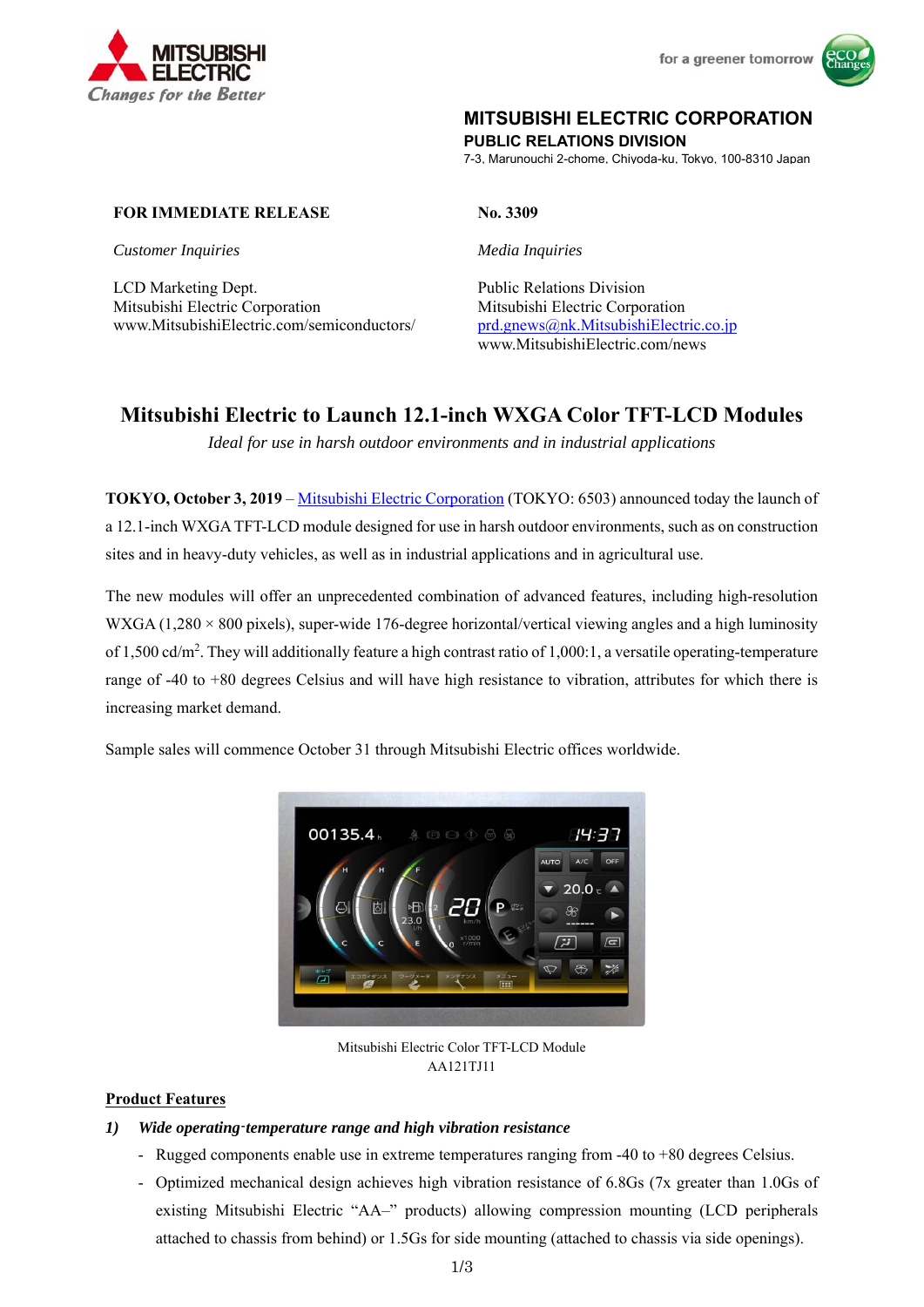# *2) High resolution, super-wide viewing angles and high luminosity suited for diverse measuring instruments and installations*

- High-resolution (WXGA) screen capable of handling dense text and images.
- Super-wide viewing angle of 176 degrees, both horizontally and vertically, ensures excellent visibility in a wide range of installation scenarios.
- High luminosity of 1,500 cd/m<sup>2</sup> and a high contrast ratio of 1,000:1 providing excellent visibility even in bright environments. Dimming ratio from 1 to 100 percent assures visibility at any level of ambient brightness.
- Newly-designed TFT panel improves the NTSC color gamut by 70 percent over the previous model (AA121TH), providing vibrant graphics.

### **Sales Schedule**

| Product        | <b>Size</b> | Resolution  | Model     | LED driver      | Sample Shipments |  |
|----------------|-------------|-------------|-----------|-----------------|------------------|--|
| TFT-LCD Module | 12.1-inch   | <b>WXGA</b> | AA121TJ01 | Implemented     | October 31, 2019 |  |
|                |             |             | AA121TJ11 | Not implemented |                  |  |

## **Specifications**

|                                              | AA121TJ01                               | AA121TJ11       |  |  |
|----------------------------------------------|-----------------------------------------|-----------------|--|--|
| Display size (resolution)                    | 12.1-inch WXGA                          |                 |  |  |
| Display area (mm)                            | 261.12 (H) $\times$ 163.2 (V)           |                 |  |  |
| Pixels                                       | 1,280 (H) $\times$ 800 (V)              |                 |  |  |
| Pixel configuration                          | RGB stripe                              |                 |  |  |
| Pixel pitch (mm)                             | $0.204$ (H) $\times$ 0.204 (V)          |                 |  |  |
| Contrast ratio                               | 1,000:1                                 |                 |  |  |
| Luminance $(cd/m^2)$                         | 1,500                                   |                 |  |  |
| View angles $(°)$ (U/D), (L/R)               | 88/88, 88/88                            |                 |  |  |
| Colors                                       | 262k (6bit/color) / 16.77M (8bit/color) |                 |  |  |
| Color gamut (NTSC; %)                        | 70                                      |                 |  |  |
| LED driver                                   | Implemented                             | Not implemented |  |  |
| Typical backlight lifetime                   | 100,000 hours                           |                 |  |  |
| Electrical interface                         | LVDS 6/8-bit                            |                 |  |  |
| Dimensions (mm)                              | $283.0 \times 185.1 \times 9.7$         |                 |  |  |
| Operating temperatures (°C)                  | $-40$ to $+80$                          |                 |  |  |
| Storage temperatures $({}^{\circ}C)$         |                                         | $-40$ to $+80$  |  |  |
| Vibration (non-operation) (G (acceleration)) |                                         | 6.8             |  |  |

## **Lineup of color TFT-LCD modules offering wide operating-temperature range and high vibration resistance (new models in bold)**

| Display∟ | Kesolution  | Model                | Jisplay    | Resolution  | Model  |
|----------|-------------|----------------------|------------|-------------|--------|
| .0-inch  | WXG.<br>AUA | `A01,<br>70T.<br>AAU | -inch<br>. | <b>WXGA</b> | J01/11 |